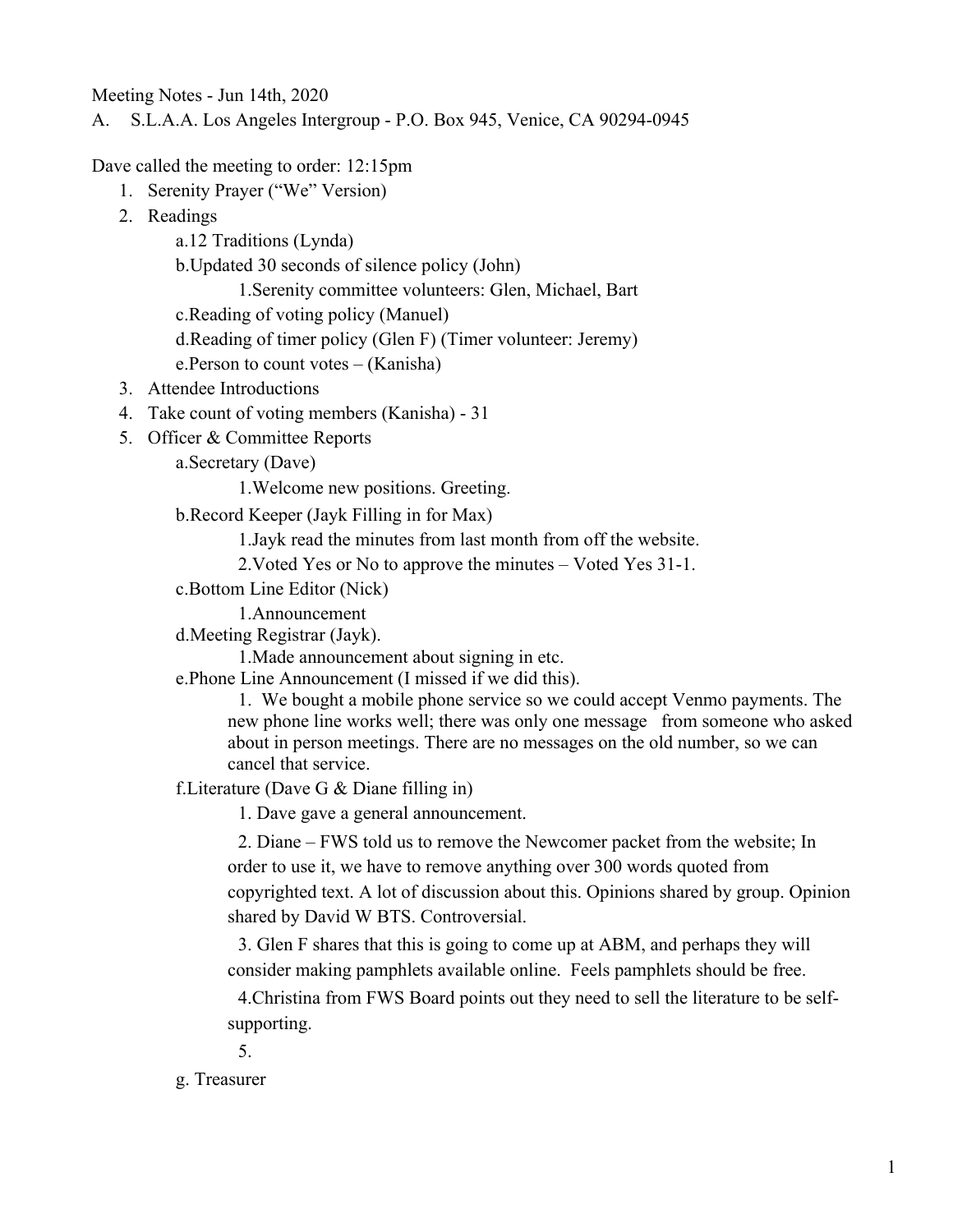## Meeting Notes - Jun 14th, 2020

A. S.L.A.A. Los Angeles Intergroup - P.O. Box 945, Venice, CA 90294-0945

1. Julie is absent. Diane is filling in. Diane pulls up an excel sheet to give an announcement. Diane shows \$2491.06 taken in through Venmo and PayPal. \$1419-ish net take-in.

h.Mail Clerk (Steve)

1.Three months no mail in old PO Box in Venice. Should we close Box?

2. Journal Rep (Glen F) - The Journal is now accepting short shares and articles for the next issue, #186 "Tools for No Contact: Have you ever gotten through the pain of a no contact rule to come to some new revelation about yourself, clarity, peace, or mindfulness?" Please share any tools that make no contact easier. The due date for submissions is July 15th.

3. Next workshop - Tool of No-Contact is the theme for next one. Also exciting, the next edition of the journal is now available in audio book format. Also looking for a good ejournal option.

i. Webmaster for SLAA website – (Diane)

1. Visitors 7500 views. 3,677 unique visitors. Visits down. Down 3%. She got a general inquiry from Iran. Under sanctions and stuff asking for free literature to work the steps. She referred him to the website for recordings and downloads.

2. (K1) (Glen) - Our last workshop had 300 participants!! Our workshops throughout 2020 will be Zoom workshops. Donated \$3100.81 to FWS. Not going to have an IRC this year.

1. Question from David M - Can you post a link?

j. (K2) Hospitals and Institutions Committee (David M filling in for Glenn) -

1. Tarzana Treatment bought some books and is having SLAA meetings there.

k. ABM Delegate Announcements

1. No announcements.

l. Speaker List - Kevin - Absent.

m. Nick - Copier - Nothing to copy when not meeting.

n. Lisa C - Conference Literature Committee Conduit - Absent. Glen says nothing to announce.

o. Sponsorship Committee Conduit (Chris) - Nothing to report.

p. Steps Traditions and Concepts Conduit (Jayk) - Made a general announcement. We edited some info about Tradition 12. Send questions about Traditions to the committee.

q. Translation Committee Commit - (Dana) - She didn't attend the meeting. Looking for Spanish speakers/translators

r. Diversity Committee Conduit - (Manuel) - Didn't attend, so Christina will announce.

1. Christina making announcement. Advocate for the committee. Hosted a workshop on Sunday for how to make the fellowship welcoming. Poignant during these times. Meeting takes place every first Sunday at 9am PST.